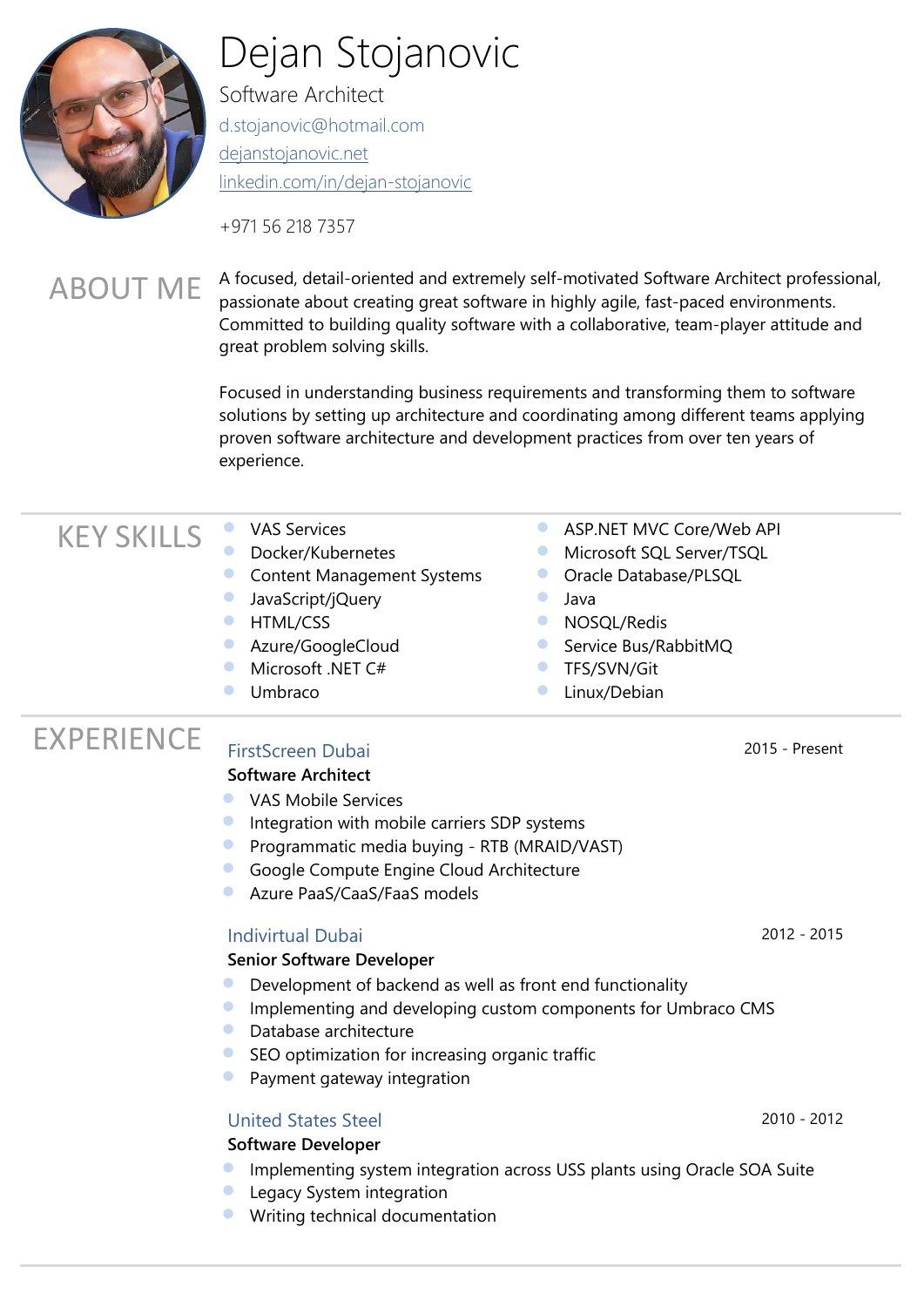|                         | 2006 - 2010<br><b>OtaCo Engineering</b><br>Software developer                                                                                                                                                                                                                                                                                                                                                          |           |
|-------------------------|------------------------------------------------------------------------------------------------------------------------------------------------------------------------------------------------------------------------------------------------------------------------------------------------------------------------------------------------------------------------------------------------------------------------|-----------|
|                         | Development of Windows application for integration with Cimplicity SCADA<br>systems<br>Implementation of services for communication with SCADA and legacy<br>systems<br>Development of web applications for system integration<br>$\bullet$                                                                                                                                                                            |           |
| KEY.<br><b>PROJECTS</b> | Landing Page Project (LPP)<br>Custom solution for managing landing page and creatives for serving<br>throughout different. The project synchronizes work of all teams involved<br>in the creative development and production including Designers,<br>Technical Engineers, Quality Assurance and Marketing.<br>FirstScreen Dubai                                                                                        | 2017      |
|                         | Real Time Bidding (RTB) Platform<br>Real Time Bidding platform based on Google Open Bidder for handling<br>traffic from Google Native RTB and OpenRTB compliant exchanges. The<br>platform relies on distributed architecture providing agile solution scaling<br>and business logic execution time short in order minimize the cost and<br>maximize the conversion rate of the served creatives.<br>FirstScreen Dubai | 2016-2017 |
|                         | <b>Integrations Platform</b><br>Flexible solution for integrating subscription flow and billing of the VAS<br>services between the service provider and mobile operator. The solution<br>heavily relies on decupling of the components which enables isolating<br>each mobile operator's logic into separate micro assemblies.<br>FirstScreen Dubai                                                                    | 2015      |
|                         | twofour54 Creativelab Community<br>Creativelab is a vibrant community full of people who want to expand their<br>creative opportunities and their passion for a passion for film, publishing,<br>music, gaming, animation or illustration creativelab.twofour54.com.<br><b>Indivirtual Dubai</b>                                                                                                                       | 2014      |
|                         | Mercedes-Benz Middle East<br>11 new desktop-responsive websites for Mercedes-Benz luxury passenger<br>cars division across the Middle East. Following positive reviews from<br>regional markets and customers, the project will remain ongoing to<br>deliver mobile sites for these markets as well as brand new websites for<br>the Commercial Vehicles Division www.mercedesbenzme.com.<br><b>Indivirtal Dubai</b>   | 2014      |
|                         | <b>Gulf Central for Aviation Studies (GCAS) Website</b><br>New website for GCAS (part of Abu Dhabi Airport Company - ADAC)<br>designed for course booking and online booking payment www.gcas.ae.<br><b>Indivirtual Dubai</b>                                                                                                                                                                                          | 2014      |
|                         | Abu Dhabi Film Festival (ADFF) Webiste                                                                                                                                                                                                                                                                                                                                                                                 | 2013      |

Website for one of the most popular film festivals in the Middle East presented every October in Abu Dhabi U.A.E. Responsive interface enables visitors to easily access content and book their tickets both from desktop and mobile devices www.adff.ae.